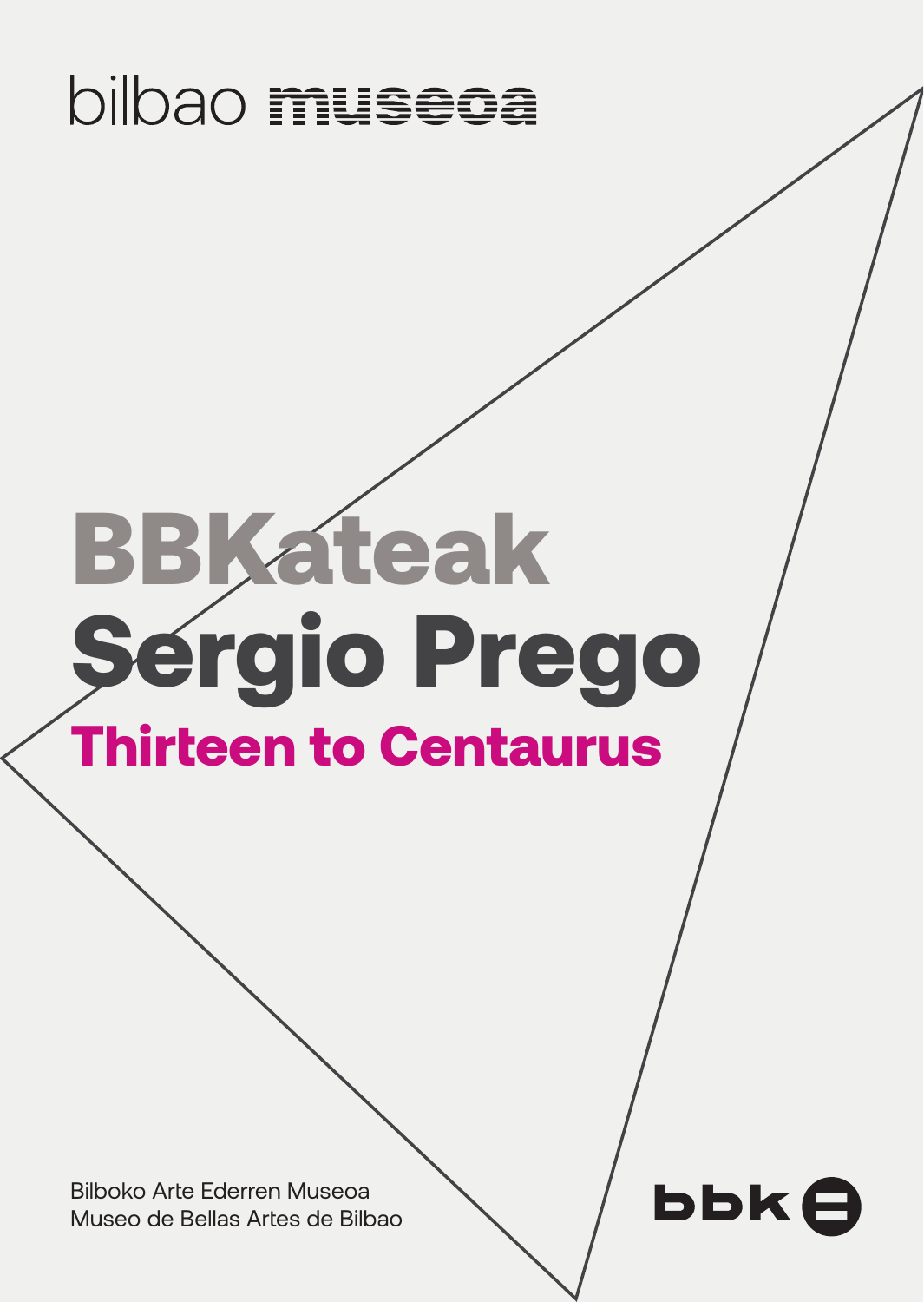#### BBKateak

*BBKateak* is an exhibition proposal which seeks to offer the collection new stories while construction on the enlargement is underway. Via a dynamic programme of presentations which are periodically updated, each of the galleries in the old building shows an unexpected face-to-face interaction between two artists and their works; their names may be distant in time and/or in their cultural and geographic provenance, but they suggest a look at art transformed and under construction. The museum's metamorphosis is thus reflected in a constantly changing collection.

This opens the *Thirteen to Centaurus* programme, a sculptural project by the artist Sergio Prego inspired by the emptying of the galleries.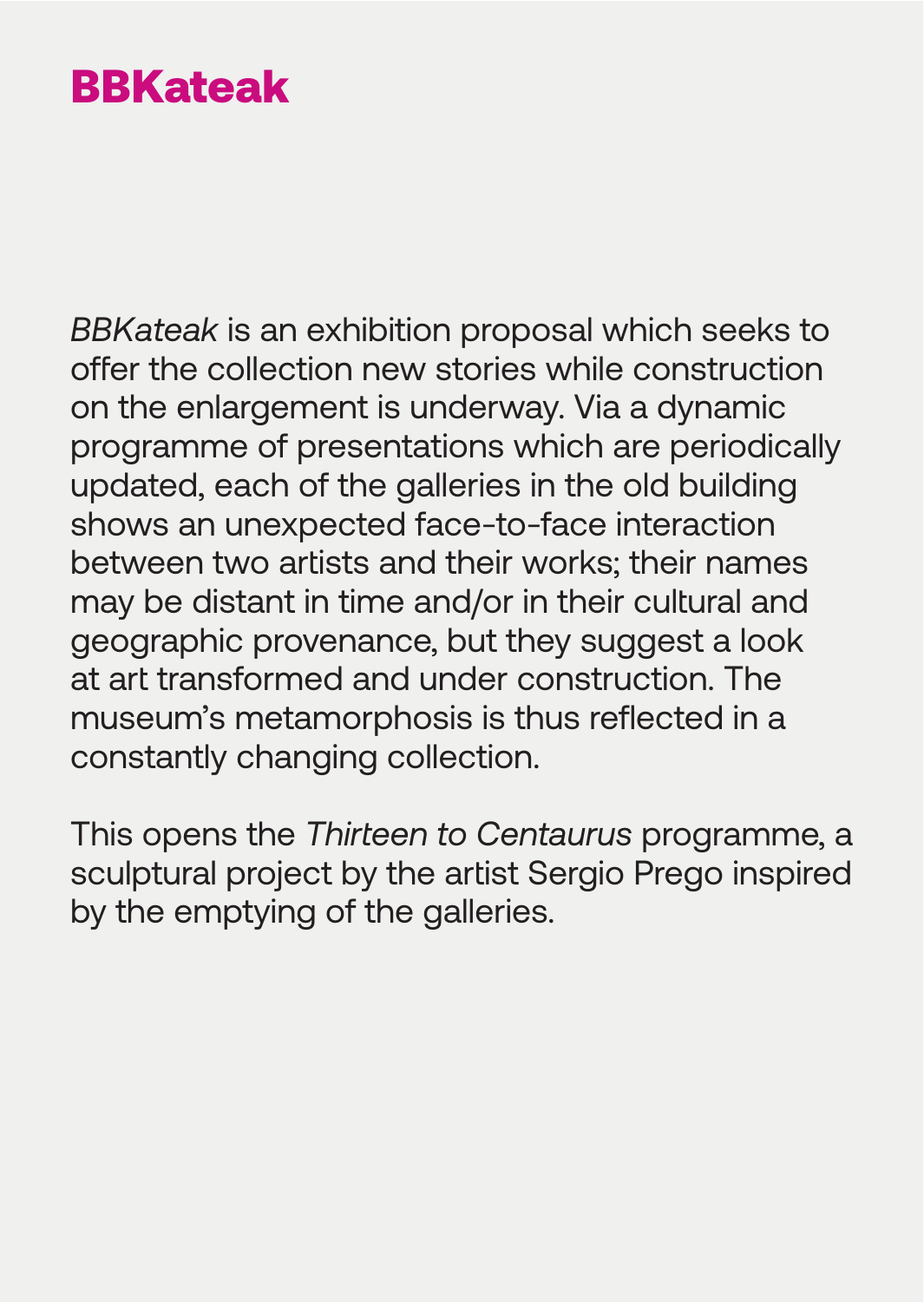

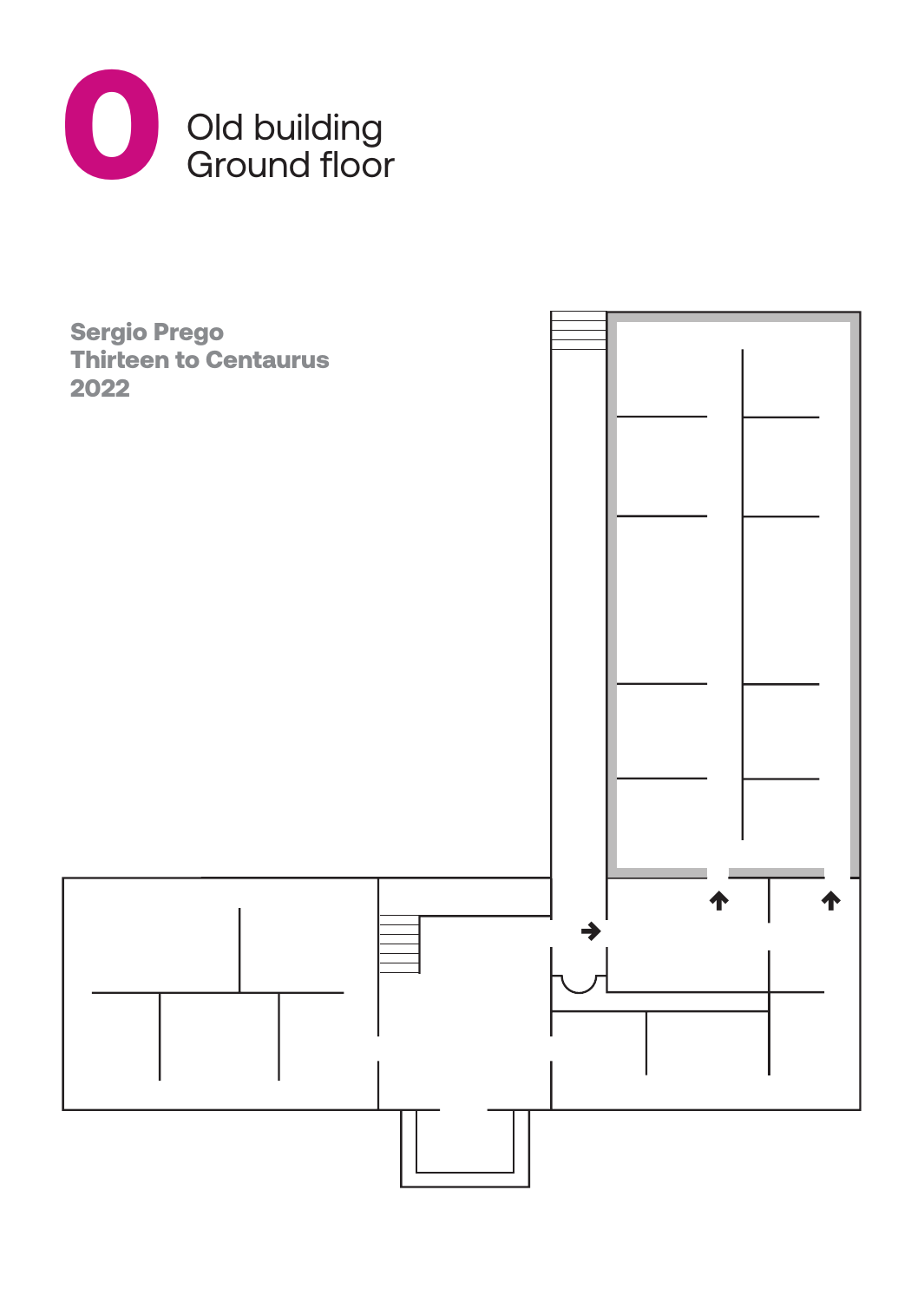

#### Sergio Prego (San Sebastián, 1969)

An artist living in Brooklyn (New York), his work revolves around sculpture, while integrating a performative perspective. Between 1993 and 1995, he attended several workshops and seminars at the Arteleku art centre in San Sebastián taught by Juan Luis Moraza, Txomin Badiola and Ángel Bados. Between 1996 and 2002, he worked in the studio of the American artist Vito Acconci developing public art and architecture projects. He participated in the conception and development of the PRIMER PROFORMA 2010 at the MUSAC Contemporary Art Museum of Castilla y León, as well as in the art education programme promoted by Kalostra in San Sebastián in 2015. His recent exhibitions include *Rose-colored Drift/To the Students* (Blaffer Art Museum, Houston, 2017), *Perforado por* (Spanish pavilion at the 58th Venice Biennale, 2019, along with Itziar Okariz) and *Poured Architecture: Sergio Prego on Miguel Fisac* (Graham Foundation, Chicago, 2020).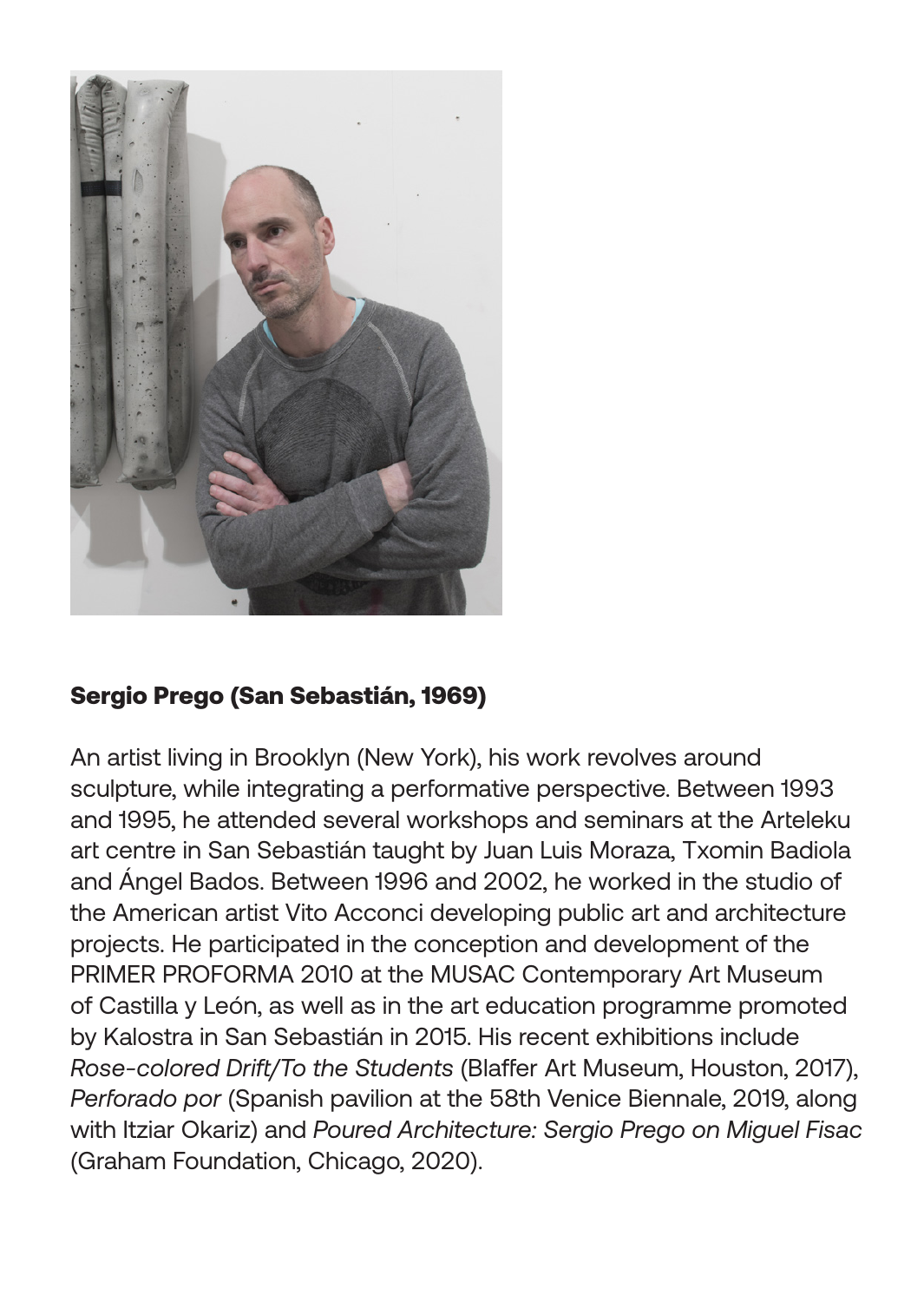### Thirteen to Centaurus

Envisioned by the artist Sergio Prego (San Sebastián, 1969) for the museum's galleries during its enlargement, and taking advantage of the opportunity to remove the artworks from the collection from this work zone, *Thirteen to Centaurus* takes advantage of an extraordinary situation to propose a sculpture experience in interaction with the museum's interior architecture.

A sequence of large pneumatic modules transforms the perception of ten adjacent galleries which comprise the architectural body of the museum's old section. The installation is primarily made up of a series of fourteen modules located in space, sized to fit the galleries in which they are placed. These elements are articulated in relation to the symmetry lines of the different galleries, creating a pattern in which concatenated elements alternate either in physical continuity with one another or separated by the walls dividing the rooms or by empty spaces between geometrically similar edges which are parallel in space.

The membrane of the modules is based on the tetrahedron as an abstract model for their structure. It is the simplest regular solid with the greatest structural consistency: four equal triangular sides. Tetrahedrons are unique in that their edges do not match the axial edges of the orthonormal coordinate system, and they do not fit a cubic capacity system. That is, when these forms occupy a space they cannot completely fill it but instead leave interstitial spaces between them. As a result, their geometry is somewhat unsuited to the museum's galleries as their container, whose structure becomes distorted and whose perception is hindered by the presence of the tetrahedrons. When the membrane is blown up, each of them transforms into a curved organic shape similar to a topology in which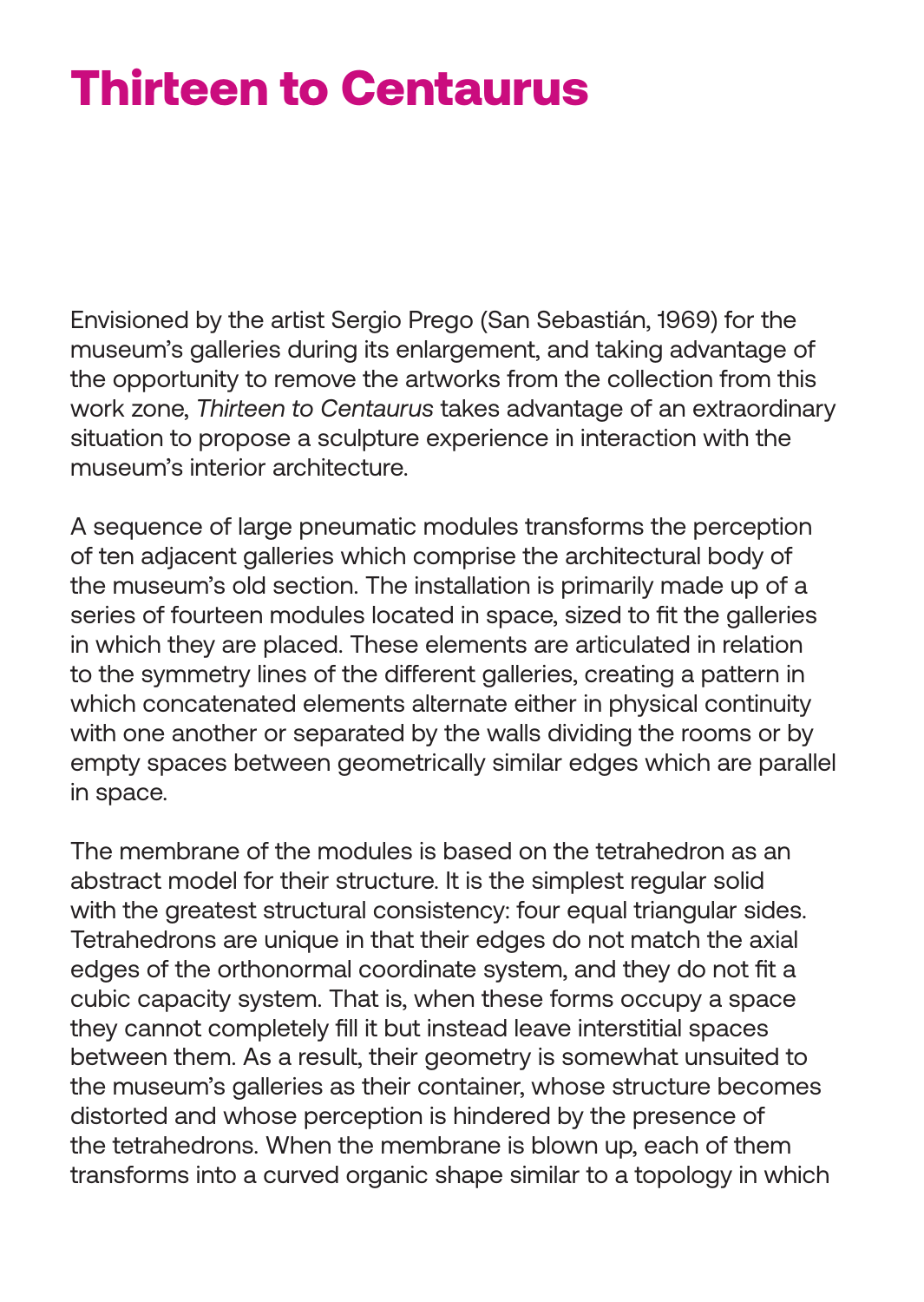no other geometric elements can be identified except the two edges connecting the modules comprising the chain of tetrahedrons. The pneumatic structures can be described as organic shapes, such as organs or organisms, which consist in a membrane enclosed upon itself with orifices that regulate the relationship between inside and outside. The characteristics of these organic forms are determined by the plasticity of the surface tension of the membranes.

Five of the galleries which are aligned and comprise one wing of the architectural body containing this installation are occupied by modules with translucent membranes that barge into the space like alien bodies. The masses occupy exactly one-half of the width of those five galleries on the side where the doorways connecting them are, such that they interfere with a linear route and force sinuous circulation. In their path, the spectators are sometimes very close or in physical contact with them while in other stretches they are under the membranes that filter the light from the skylights. The non-orthonormal structure transforms the perception of and passage through the gallery space.

On the opposite wing comprised of the other five galleries, the modules are made of an opaque black membrane. They are placed in the lengthwise half opposite to the straight line of circulation created by the doorways connecting the galleries. The chain of sculptures is hung on the wall, fitting just over the border caused by the space between the skirting board and the moulding, which bounds it from above. In this wing, the massive black bodies are situated on the opposite side of the circulation route like entities at a contemplative distance.

In parallel, a number of figurative drawings on paper are hung along the entire exhibition opposite to the walls occupied by the modules. The drawings are present as the most familiar way of representing life and humanity, in dialogue and dissonance with the violence generated by the abstract and yet organic presence of the modular pneumatic elements.

The project also incorporates an installation with images of two or three works from the collection in the same place where they used to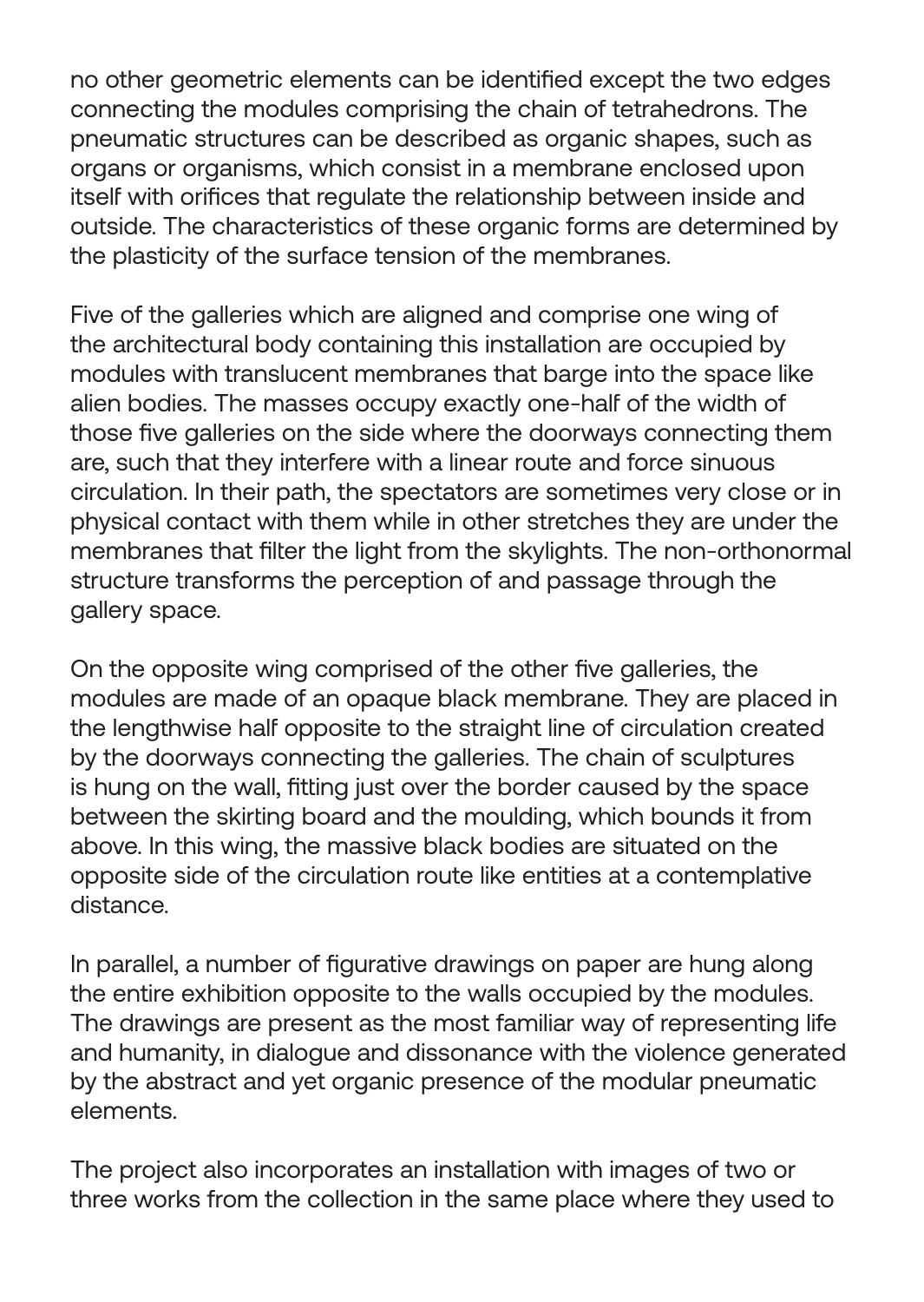be in its most recent arrangement. In this way, the project is inscribed within the context of the museum that is empty both spatially in its architectural form and temporally in relation to its preservation function. One or two framed pneumatic membranes on the borders of the room contain photographs of the works chosen on a true-to-life scale, such that viewing them is mediated by the translucent plastic membrane interposed between the spectator and the photograph, which fulfils a protective function like a frame, distancing us from the image and leading our perception of it to vanish in a haze.

In the science-fiction story, *Thirteen to Centaurus*, J. G. Ballard describes the experiment in which some subjects' lives unfold in utter isolation in a dome, simulating the conditions of intergenerational interstellar travel, without either contact with or knowledge of the outside world. The purpose is to consider the factors of human behaviour that have led past attempts at space colonisation to fail. Doctor Roger Francis is in charge of psychologically tracking the subjects of the study and secretly leaves on a regular basis to coordinate the progress of the project and the support and maintenance tasks with the outside team maintaining the facilities. After 50 years, the decline in public and political support endangers the project, and he desperately asks that the research be continued so it can be concluded in the very distant future:

*'… If the project ends it will be we who have failed, not them. We can't rationalize by saying it's cruel or unpleasant. We owe it to the fourteen people in the dome to keep it going.'* 

*Chalmers watched him shrewdly. 'Fourteen? You mean thirteen, don't you, Doctor? Or are you inside the dome too?'* 

The obscure story interlinks utopian and dystopian images of the future associated with questioning the forms of progress that have characterised modernity, whose development has often collided with ethical and moral positions resulting from human experience. This association resonates in the attempts to use the pneumatic structures commonly found in the radical architecture experiments of the 1960s and 1970s by José Miguel de Prada Poole, Event Structure Research Group, Ant Farm and Hans Walter Muller, among others, who have